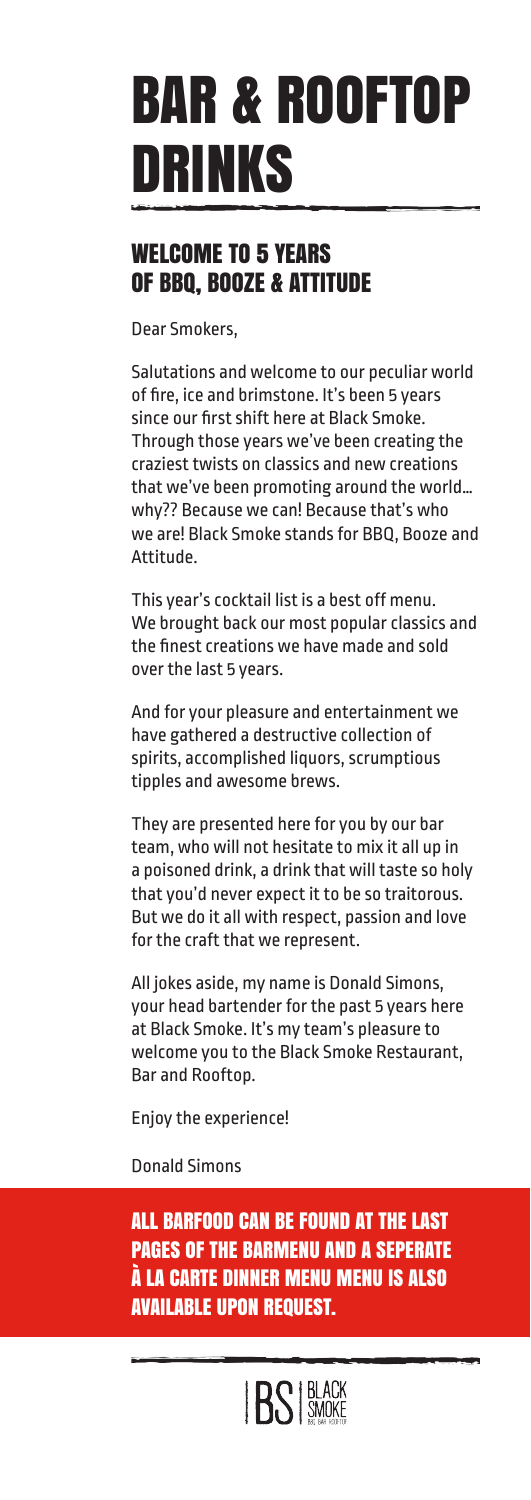# WE ARE PROUD TO PRESENT A UNIQUE **COLLABORATION**



### PIPER-HEIDSIECK CHAMPAGNE ESSENTIEL BRUT GLASS € 12,00 BY TASTE! BOTTLE € 69.00

This unique champagne is a profound collaboration between Emilien Boutillat, the Chef de Cave of Piper-Heidsieck, and Kasper Stuart from the Taste! Restaurant & Bar Group.

It's a perfect festive aperitif champagne for any celebration, but also especially made to pair with the bold dishes of Black Smoke.

This champagne is from the harvest of 2014 and has ripened in the cellars for five years before it was disgorged in 2020.

It is a blend of 47% pinot noir, 31% meunier and 22% chardonnay grapes and 18% of this champagne are the finest reserve wines. It boasts a precise, well-rounded and elegant profile. Its precision and remarkable balance make it an ideal companion for gastronomy. The nose initially delivers notes of white peach, brioche, grapefruit and candied quince, developing towards aromas of toasted almonds. The palate is creamy and fresh. The length is remarkable and the finish on mineral notes pairs perfectly with a refined cuisine. Extra Brut at 6 gr/l.

**IRS BLACK**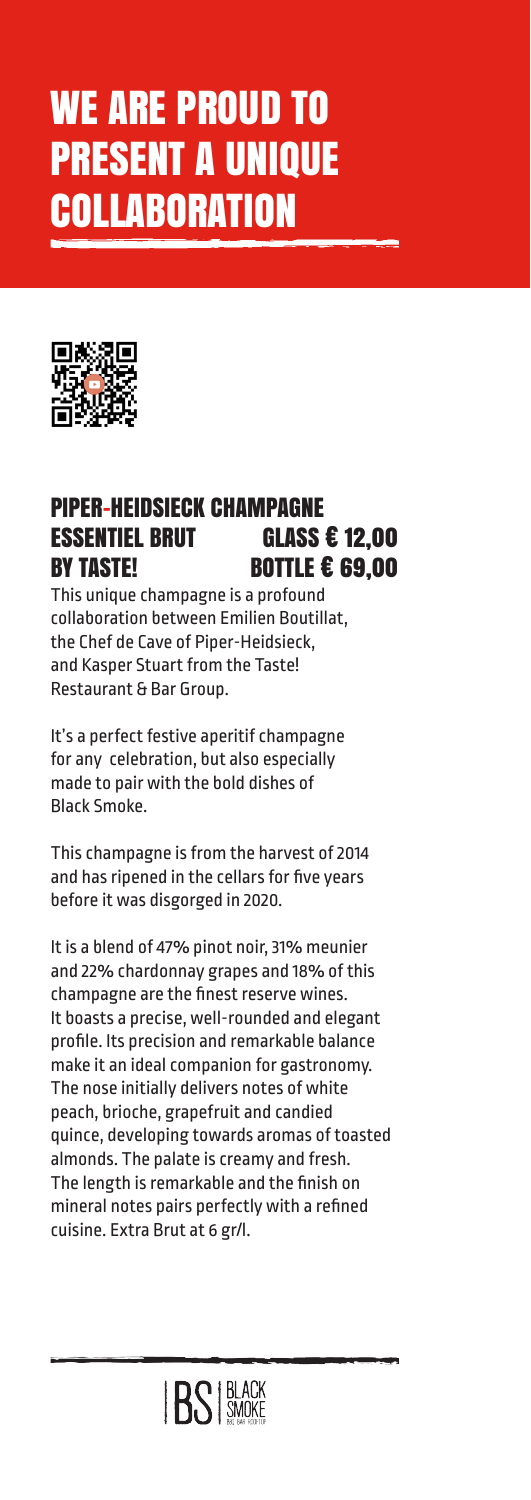# DONALD'S FAVOURITE 5

The ultimate favourite cocktail creations by our head bartender and chief of poison!

## THE NOTORIOUS € 13,00

Created by Donald Simons, honouring the underrated profession of bartending with this drink. A sweet-and-sourmixture of Bacardi Añejo Cuatro rum, Martini Riserva Rubino, Supasawa and a shrub of passion fruit and pineapple, served in a short drink. A bit more boozy and complex cocktail.

# GREY & JUICE  $\epsilon$  14.00

Rolling down the streets, sippin' on … Grey & Juice. Yes, you've read it right! We're not goin' for gin this time but some good French vodka called Grey Goose, some homemade spiced grenadine, fresh orange juice, lemon juice and topped with Fever-Tree Ginger Beer. A refreshing and easy-going cocktail!

# BLACK DAIQUIRI € 13,00

A daiquiri that is as dark as the walls of the Black Smoke bar. A twisted but incredible seductive mixture of Bacardi Añejo Cuatro rum, unrefined sugar syrup, Angostura and fresh lime juice. Smoked... the way we do it at Black Smoke. Full flavour and no BS! A real rooftop classic, fresh and smokey!

## BERNADETTE € 14,00

A legacy drink….created in homage of Donald's grandmother. A woman who was ahead of her time, never prejudiced against anyone. This is how we see hospitality. A cocktail made with Bacardi 8 Años rum, St. Germain Elderflower, earl grey syrup, young genever and a drop of rosewater. Straight up and a bit more boozy and complex!



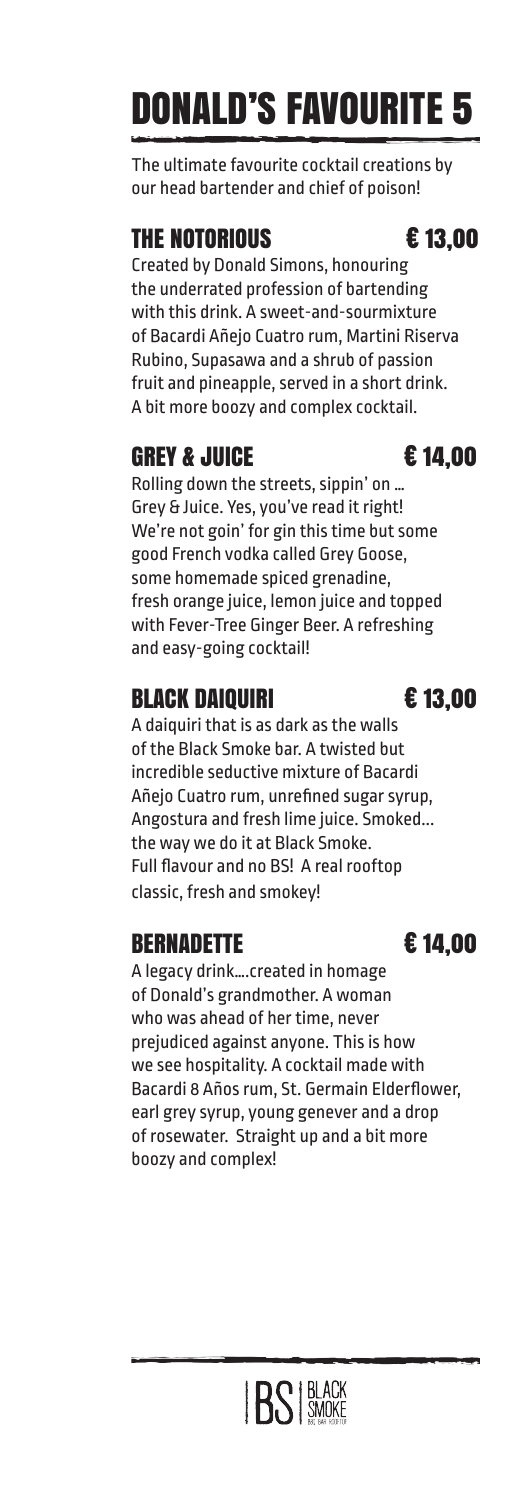# BS SAZERAC <del>€</del> 20.00

Our own version of the classic New Orleans Sazerac. One of the oldest cocktails created, some say even THE oldest. Over the years there have been a lot of versions of this cocktail. So we decided to make our very own. Instead of cooling the glass with absinthe, we smoke it with star anise. Then stirr with passion, we add sugar, Michter's Rye Whiskey, the very smooth Rémy Martin Accord Royal Cognac 1738 and some bitters. A boozy and complex drink.

# THE MOST POPULAR 5

Our selection of the most popular Black Smoke cocktails from the past and the present!

# MAI TAI  $\epsilon$  13,00

Who hasn't heard of the Mai Tai? A combination of Myers's Original Dark rum and Clement VSOP, Pierre Ferrand Dry Curaçao, homemade almond syrup, lime juice and Angostura. A no-brainer if you like the Caribbean. Refreshing, accessible and smooth!

# BLACK SMOKE AGED MOJITO € 12,00

The classic mojito, just a little bit older and wiser. Bacardi Añejo Cuatro rum, unrefined sugar syrup, fresh lime juice, mint and topped with some red fruit soda.

# 50 SHADES OF ESPRESSO MARTINI € 12,00

Grey Goose vodka, Tia Maria, a firm espresso and a pinch of salt will bring the finishing touch to this perfect Espresso Martini and take it to another level. Business class it is!

# BARREL ON FIRE € 15.00

Another one of Black Smoke's classics. The combination of Aberfeldy 12y, Chartreuse Verte, rosemary. And while it is stirred to perfection we smoke the glass with an authentic whisky wooden barrel. The ultimate whisky cocktail for the whisky lovers. A boozy & complex drink.

**BS** BLACK

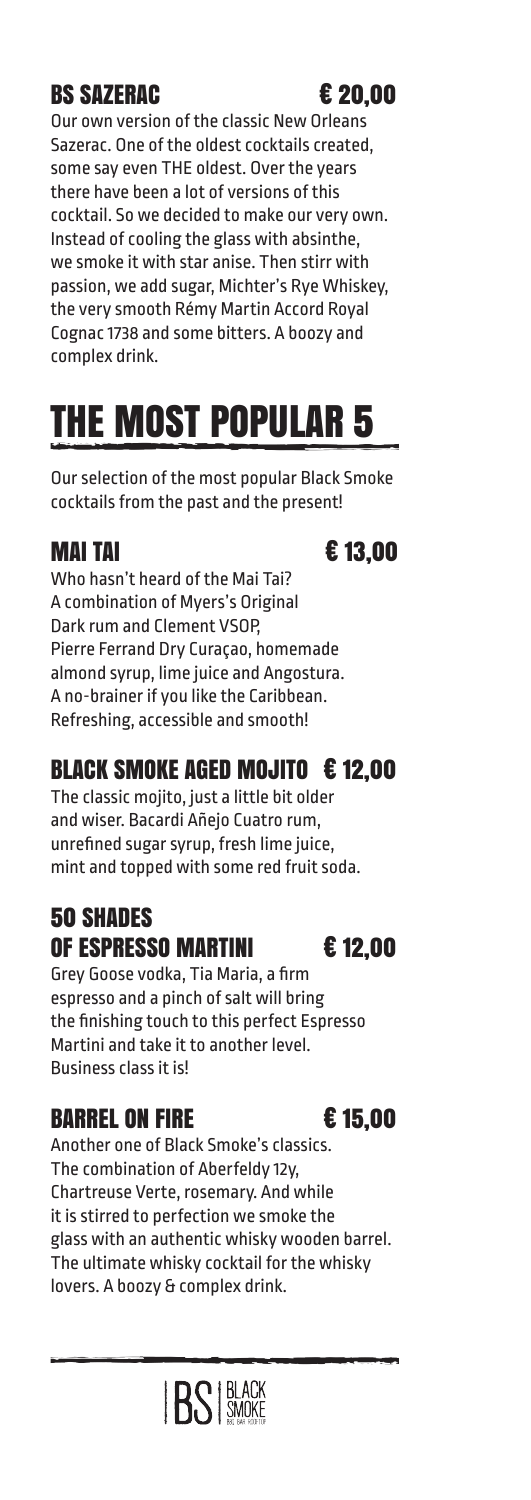# BRISKET MARY € 15,00

To make this real kick-ass Brisket Mary we use a little bit of the smoked brisket fat to "fat wash" our Grey Goose vodka. This smokey infused and delicious vodka is used to create this signature Bloody Mary from Black Smoke. We added some fresh lemon and Big Tom spicy tomato juice to finish this drink off. A must-try! Delicious and spicy. One is never enough!

# APERO TOP 5

A fresh start to your drinking adventure or meal.

## THYMELESS NEGRONI € 12,00

Your classic Negroni, 'cause it's one of those iconic cocktails that for bartenders is THE apero cocktail. But we wouldn't be Black Smoke if we didn't add our own little twist to it. A mixure of Bombay Sapphire gin, Campari and Martini Rubinho. The mixing glass is smoked with thyme before adding the liquids…making the taste more complex and it will last longer in your mouth… making it a timeless negroni.

# SUNGLASS MARTINI € 11,00

Inspired by the Pornstar Martini, clarified and topped with Prosecco. A lady-killer with the notes of 42 below vodka, Liquor 43, passion fruit, lime and topped with Prosecco.

## DONNIE'S MARGARITA **E** 14.00

Donald's twist on the margarita. Patrón Silver tequila, Cointreau, lime juice and agave syrup. To give this cocktails more personality we shake it with red pepper, a twig of coriander… and a drop of smoky Mezcal.

## DISCOPOLITAN € 10,00

A great funky twist on the famous Cosmopolitan. We used Disaronno. Mixed with some lime juice, cranberry and a drop of orange bitters. Sweet but perfectly fresh and easy to drink.

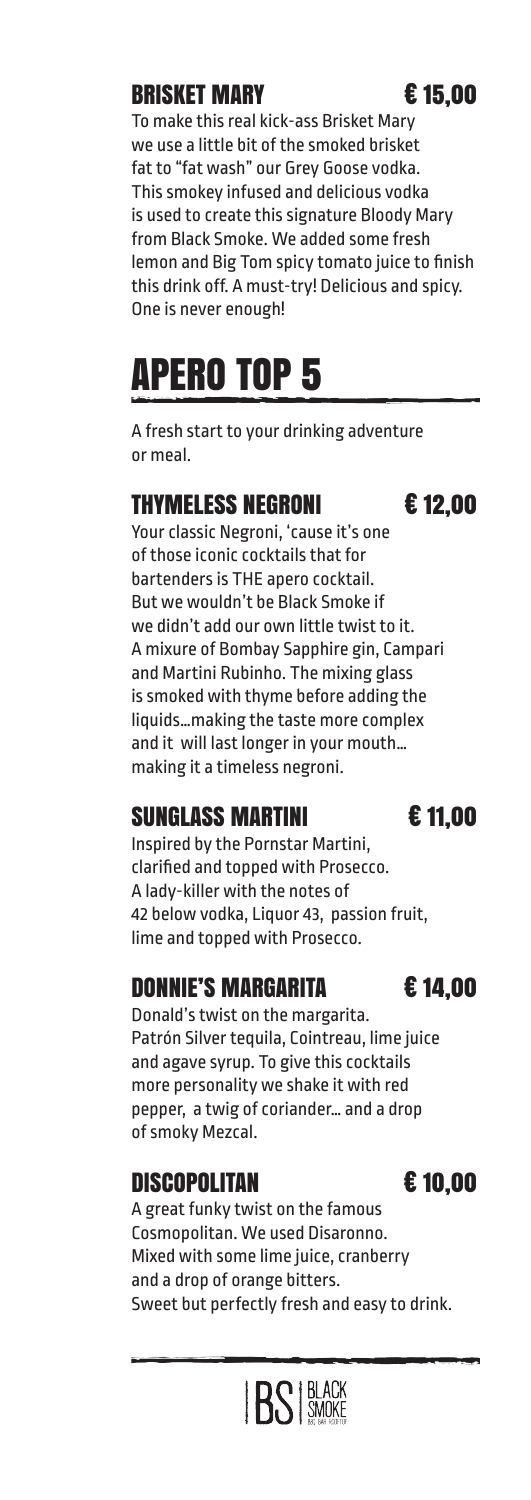# THE 5 COOLEST COOLERS… THE ICE COLD COOLERS!

# ICE COLD BITCH € 14,00

Served ice cold in a jar, spiked with Cazadores Blanco tequila and flavoured with homemade ginger syrup, lime juice and some Luxardo Maraschino liqueur. Finished with soda water. Fresh, easy and delicious.

## BACO-OCHO € 11,00

The (in)famous Baco!! Made with our favourite rum, so we're making it great again. Bacardi 8 Años rum with Coca-Cola!!

## LONG ISLAND WOOD TEA € 15,00

It's true, it's amazing … That's how The Donald would describe our Long Island Wood Tea. We aged the Patron tequila with cedarwood and the Grey Goose vodka in beachwood to give it some more |BS| attitude added Cointreau, Bacardi Carta Blanca rum, Bombay Sapphire gin, fresh lemon juice and topped it off with Coca-Cola. Easy-going but please drink with moderation … (BLACK SMOKE 2, PAGE 72)

## MOSCOW MULE € 13,00

A classic 42 Below vodka-based cocktail, lime juice, sugar and Fever-Tree Ginger Beer topped with lemongrass infused Angostura. Easy to drink in a nice copper mug. A refreshing easy-going drink!

# VIVA LA GOOD VIBES  $\epsilon$  11.00

A gin & tonic perfect serve with Bombay Sapphire and Fever-Tree Mediterranean tonic, garnished with a twig of lemongrass and a fresh lime wheel.

**BS** BLACK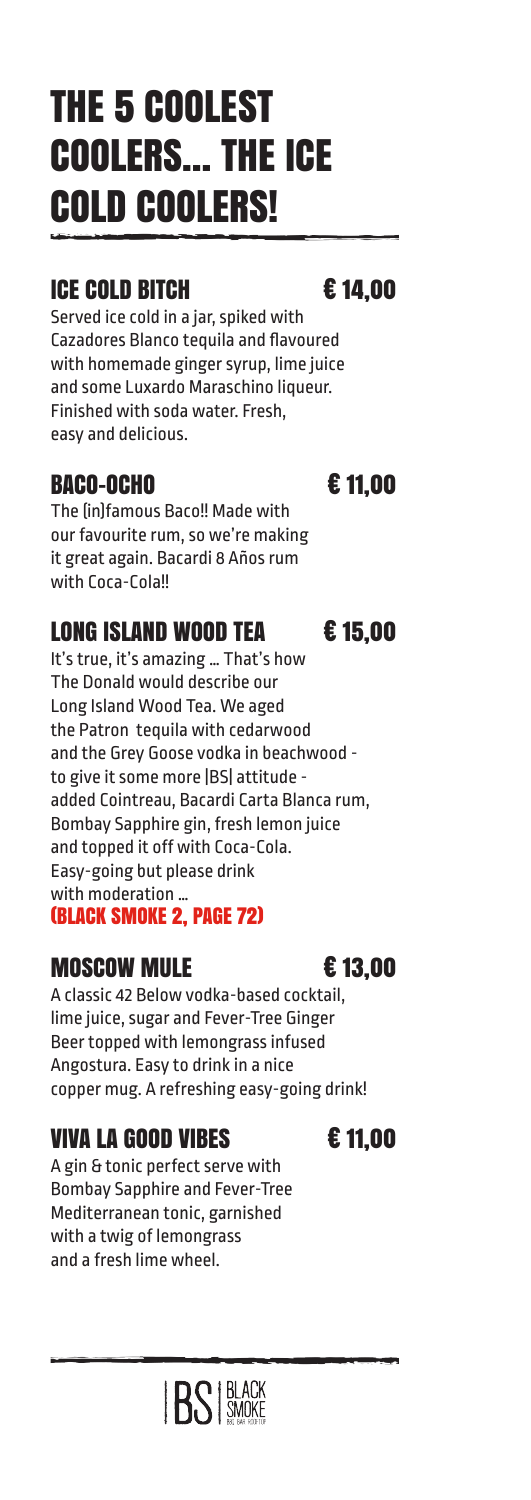# NON ALCOHOLIC **SEDUCTIONS**

### THE ELDER  $\epsilon$  8.00

One of our new mocktails created by Donald. Homemade elderflower syrup, some fresh apple juice, Martini FLoreale, pinch of cinnamon and a splash of soda!

# ROASTED PINEAPPLE AND BLACK PEPPER LEMONADE € 8,00

Our homemade lemonade, made with fresh roasted pineapple, black pepper and soda.

# PASSION & LIME € 8.00

A mocktail with the perfect mix of passion fruit, lime juice and Fever Tree ginger beer. Nothing more, nothing less!

# HOME MADE ICE TEA 40CL € 5,00

The name says it all. A home made ice tea made with red fruits.

# **BUNDARFRG** GINGER BEER 37.5CL  $\epsilon$  6.00

"A Ginger Beer 'from down under', bottled and very popular in Australia. We would love to let you enjoy it on the other side of the world too."

# BRON YUZU KOMBUCHA 40CL € 7,00

Natural Kombucha made by our friends in Antwerp. Since 2020 BRON kombucha has been brewing in their microbrewery located in the North of Antwerp. We are big fans of this super refreshing version.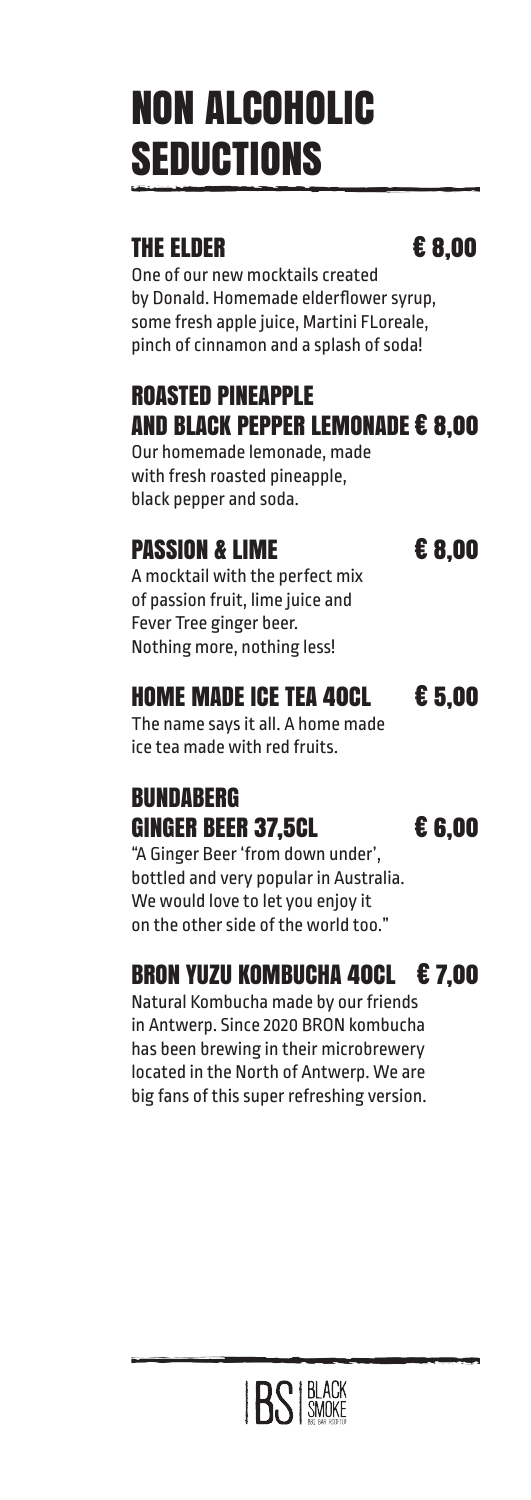# DRAFT

# BOLLEKE 5,2% (25 CL) € 3,70

Brewed by our beloved neighbours this liquified Antwerp pride has a clear amber look and is malty and hoppy with hints of caramel and cinnamon.

# DUVEL 666 (25 CL)  $\epsilon$  4,00

The Duvel Moortgat family brewery is celebrating its 150th anniversary this year with a new variant of Duvel: a mild, full-bodied blond Duvel with the alcohol percentage of 6,66%.

# TRIPLE D'ANVERS 8% (25 CL)  $\epsilon$  4.50

Golden blond Belgian tripel with a great balance between fruity and hoppy scents and a sweet touch in the background.

# BOTTLED

| <b>VEDETT EXTRA</b>                     |          |
|-----------------------------------------|----------|
| <b>PLAYA 5,2% (33 CL)</b>               | € 5,00   |
| <b>VEDETT BLOND 5,2% (33 CL)</b>        | €4.00    |
| <b>VEDETT IPA 5,5% (33 CL)</b>          | €4,50    |
| <b>DUVEL 8.5% (33 CL)</b>               | € 5,00   |
| <b>DUVEL TRIPEL HOP</b>                 |          |
| <b>CITRA 9.5% (33 CL)</b>               | $E$ 5,00 |
| <b>WILD JO 5.8% (33 CL)</b>             | €4.20    |
| <b>TANK 7 8.5% (33 CL)</b>              | €4.70    |
| <b>LIEFMANS FRUITESSE</b>               |          |
| <b>ON THE ROCKS 3.8% (25 CL) € 3.70</b> |          |
| <b>LIEFMANS FRUITESSE ALCOHOL</b>       |          |
| <b>FREE 0.00% (25 CL)</b>               | € 3.70   |
|                                         |          |

**BS** BLACK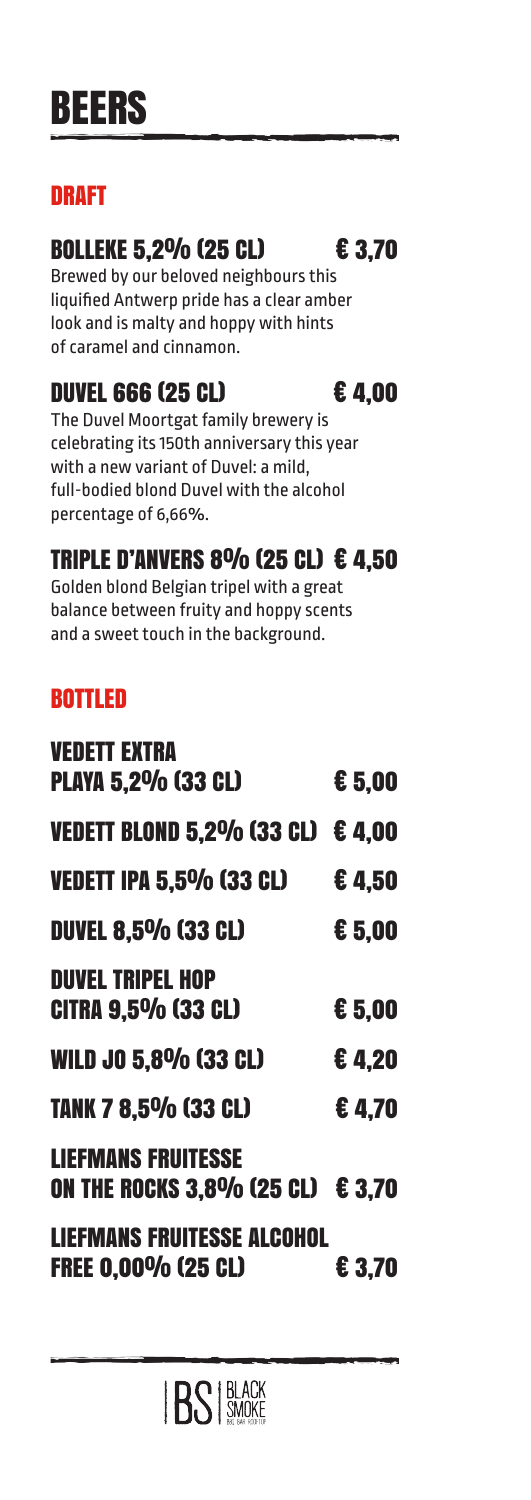# SPARKLING WINES & CHAMPAGNES

### PIPER-HEIDSIECK ESSENTIEL GLASS € 12,00 BRUT BY TASTE! BOTTLE € 69,00

This unique champagne is a profound collaboration between Emilien Boutillat, the Chef de Cave of Piper-Heidsieck, and Kasper Stuart from the Taste! Restaurant & Bar Group.

It's a perfect festive aperitif champagne for any celebration, but also especially made to pair with the bold dishes of Black Smoke.

This champagne is from the harvest of 2014 and has ripened in the cellars for five years before it was disgorged in 2020.

It is a blend of 47% pinot noir, 31% meunier and 22% chardonnay grapes and 18% of this champagne are the finest reserve wines. It boasts a precise, well-rounded and elegant profile. Its precision and remarkable balance make it an ideal companion for gastronomy. The nose initially delivers notes of white peach, brioche, grapefruit and candied quince, developing towards aromas of toasted almonds. The palate is creamy and fresh. The length is remarkable and the finish on mineral notes pairs perfectly with a refined cuisine. Extra Brut at 6 gr/l.

# MASSIMO LEONE GLASS € 8,00 FALANGHINA BRUT IGT BOTTLE € 39,00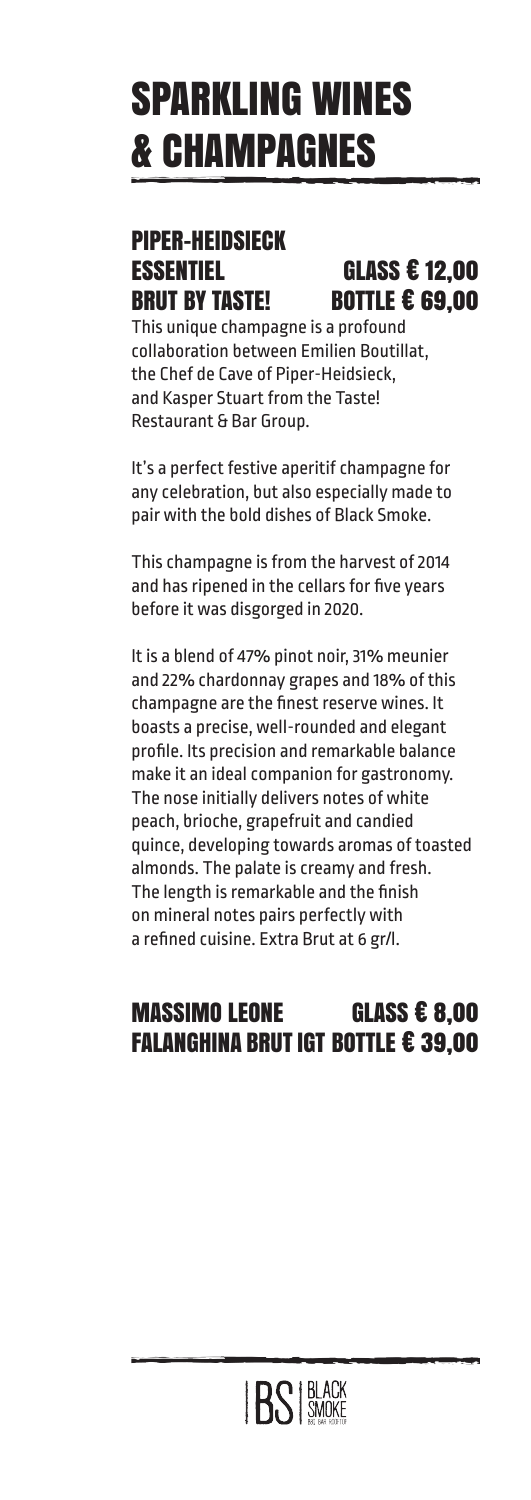## RARE VINEYARDS LANGUEDOC, FRANCE

These wines are carefully composed wines from high-quality selected grapes. We proudly present them as our house wines, since we only serve the best for our guests.

GLASS  $\epsilon$  5.00 CARAFE (50 CL) € 19,00 **BOTTLE € 27.00** 

WHITE | VERMENTINO RED | CARIGNAN ROSE | CINSAULT

# WINES BY THE GLASS

# **WHITES**

### "BABOON ROCK" UNWOODED CHARDONNAY, FRANSCHHOEK, SOUTH AFRICA

This fruity chardonnay with a medium body takes "monkey business" to a whole new level. The century-old vines and grapes in this rural area are protected from "monkey thieves" by friendly paintball gunfire. With a winery this creative in protecting their precious yield, you can only imagine how playful they are in creating their wines.



GLASS  $\epsilon$  7.50 **BOTTLE € 42.00** 

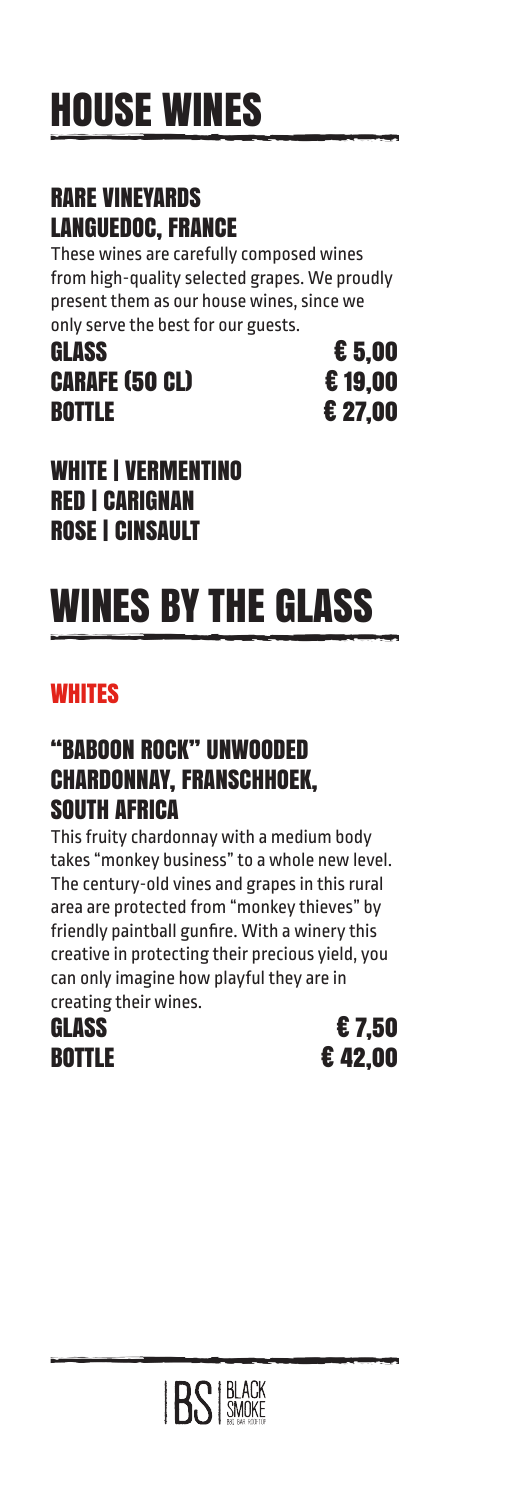## REDS

# SAN FELIPE 'BODEGA LA RURAL' MALBEC, MENDOZA, ARGENTINA

Spicy, full and round. Made with passion! Ripe black fruit and spices, some raisins and soft tannins. Not too firm, but thankfully still not a softy.

### GLASS € 6,00 CARAFE (50 CL) € 20.00 BOTTLE € 30,00

## EL BOS OAKED TINTA DE TORO, TORO, SPAIN

A powerhouse with lots of red fruit … It's a full-bodied wine with roasted notes on the nose. And it combines perfectly with our parilla grill. Bring on those dry aged meat selections !

GLASS € 6,00 CARAFE (50 CL) € 20,00 BOTTLE € 30,00

# PINK - ROSÉ

### LE P'TIT RAMATUELLE CARIGNAN, GRENACHE, MERLOT, CINSAULT | PROVENCE, CÔTE D'AZUR, **FRANCE**

A distinctive, fresh and playful rosé from southern France with a fashionable light pink colour, crisp red fruit, a dry and smoky taste and a clean, lively aftertaste. A perfect rosé to drink all day. Available in magnum version especially for you!

GLASS  $\epsilon$  6.50 **BOTTLE € 37,00** MAGNUM (1,5 L) € 65,00

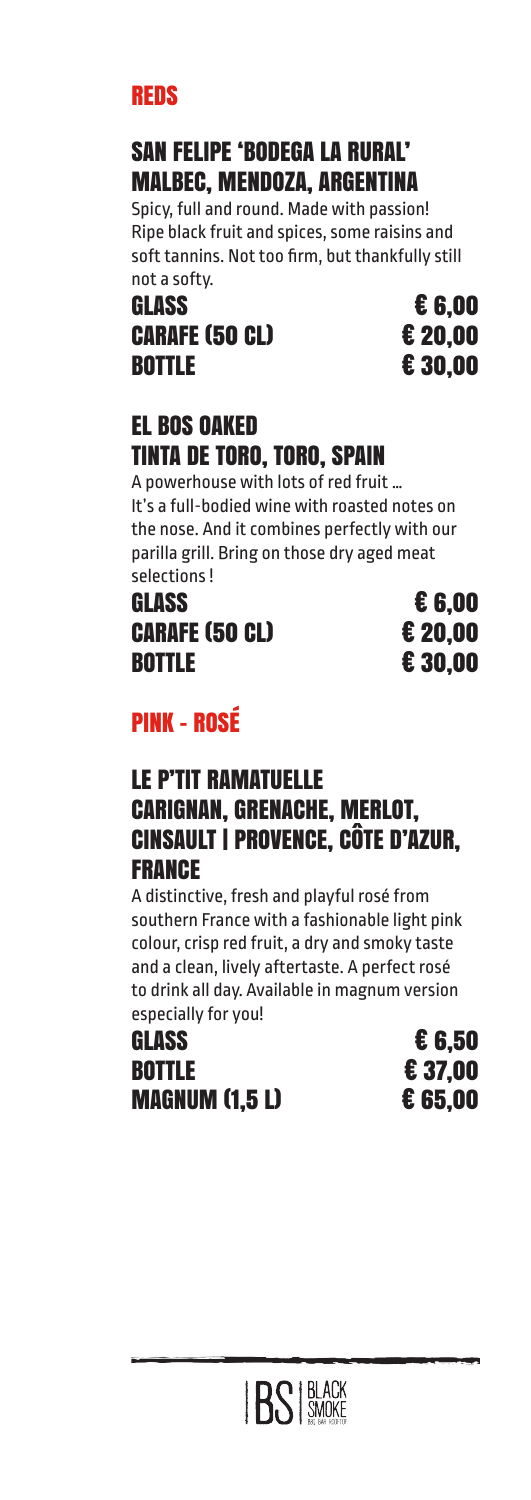# BOTTLES

## **WHITES**

## **CIRCUS** SAUVIGNON BLANC, MENDOZA, ARGENTINA

Nice aromatic white wine with mainly citrus hints, fresh but rounded giving a smooth sense on the palate.

BOTTLE € 34.00

### "BABOON ROCK" UNWOODED CHARDONNAY, FRANSCHHOEK, SOUTH AFRICA

This fruity chardonnay with a medium body takes "monkey business" to a whole new level. The century-old vines and grapes in this rural area are protected from "monkey thieves" by friendly paintball gunfire. With a winery this creative in protecting their precious yield, you can only imagine how playful they are in creating their wines.



## SERRA DA ESTRELA, ALBARIÑO ALBARIÑO, GALICIA, SPAIN

A young, straw-yellow Albariño with a lively and bright appearance. Characterized by its typical purity and minerality, in combination with white, ripe stone fruit, this wine excels in its beauty.

BOTTLE € 40,00

### "THE BUTCHER" CUVÉE WEISS, SCHWARZ, GRÜNER VELTLINER SAUVIGNON BLANC, BURGENLAND, AUSTRIA

A nice Austrian cuvée with complex notes on the nose and palate. Lovely hints of especially pineapple, but also of yellow apples. Easy and smooth drinking wine.

BOTTLE € 44,00

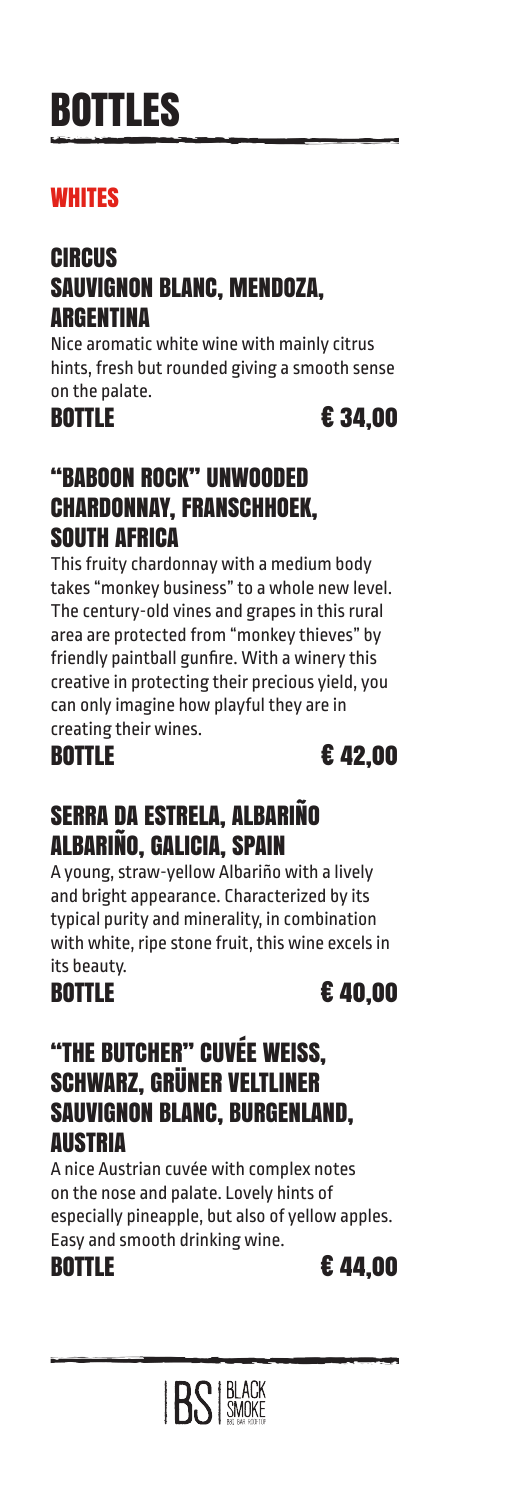### REDS

## SAN FELIPE 'BODEGA LA RURAL' MALBEC, MENDOZA, ARGENTINA

Spicy, full and round. Made with passion! Ripe black fruit and spices, some raisins and soft tannins. Not too firm, but thankfully still not a softy.

## BOTTLE € 30,00

## GRAN CERDO TEMPRANILLO, RIOJA, SPAIN

Bottled alive as written on the cork ... Gran Cerdo is a great wine dedicated to the bank managers that refused to provide the winemakers a loan. With a little help from their friends, they did manage to produce this wine. We are proud to present it at Black Smoke!

**BOTTLE € 35,00** 

## "ONTAÑON" CRIANZA, BODEGAS ONTAÑON, TEMPRANILLO | GARNACHA, RIOJA, SPAIN

Ontañon, located outside of Logroño, sources fruit from their own vineyards in Rioja Baja. These wines show richness of fruit due to high elevation, isolated vineyards and gently sloping on poor, stony soils. Very long on the palate, the natural sense of fruit deepens with air. This wine continues to perform at a high level for 2-3 days in an open bottle. With our motto "sharing is caring" this Rioja is also available in a magnum and jeroboam bottle.

Perfect for a party in BS!!! BOTTLE € 40,00

MAGNUM (1,5 L) € 75,00 JEROBOAM (3 L) € 145,00

### '68 VIGNAIOLI' CANTINA **SAMPIETRANA** PRIMITIVO, PUGLIA, ITALY

Intense ruby red colour. In the nose, ripe black fruit and notes of vanilla. In the mouth, elegant, smooth and intense, as a Primitivo should be. BOTTLE € 59,00

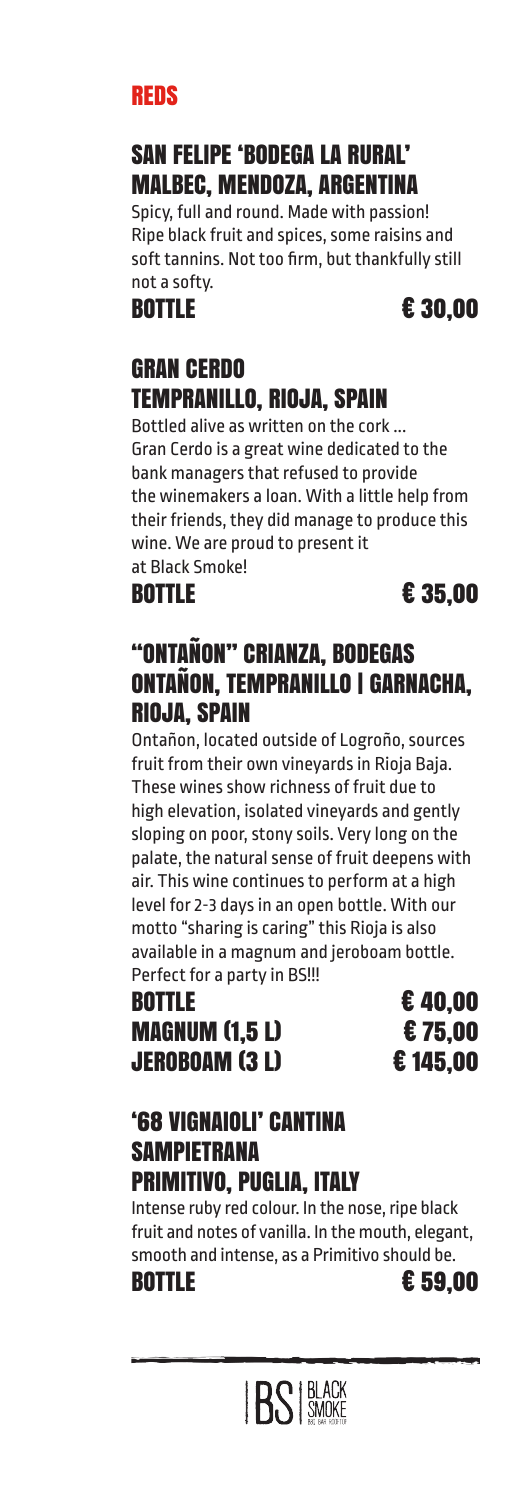### "THE BUTCHER" PINOT NOIR, SCHWARZ, PINOT NOIR, BURGENLAND, AUSTRIA

This is one of our favourite wines at Black Smoke. Both the outside and the contents of the bottle suit us perfectly. Weingut Schwarz was founded by Hans Schwarz, originally a real butcher. A vineyard that has been cared for by the family for generations. This red wine has matured for 12 months in oak barrels so the wine has a serious complexity but the fruit predominates. With us, it never stops at one bottle during the BBQ.

BOTTLE € 48,00

# EL BOS OAKED TINTA DE TORO, TORO, SPAIN

A powerhouse with lots of red fruit … It's a full-bodied wine with roasted notes on the nose. And it combines perfectly with our parilla grill. Bring on those dry aged filet purs! BOTTLE € 49,00

# "BRUT(ES)" POMEROL 2019, CHÂTEAU GOMBAUDE-GUILLOT MERLOT, BORDEAUX, FRANCE

An offbeat vision upon the appellation wines gives birth to their Brut(es) with its perfect blend of character and nature. A fruit bomb with velvety, juicy, digestible tannins, this Brut(es) will seduce you.



### ALEXANDER VS THE HAM FACTORY MALBEC | CABERNET SAUVIGNON MERLOT | TEMPRANILLO, RIBERA DEL DUERO, SPAIN

The Duero wine you wouldn't expect! Dark fruit in nose and mouth, smokey notes, and cocoa. In short, a solid red wine that goes wonderfully with a succulent piece of meat! Initially this was a collaboration of four couples. But one couple no longer felt like collaborating, hence the missing leg of flesh and blood of the pig.

**BOTTLE € 89.00** 

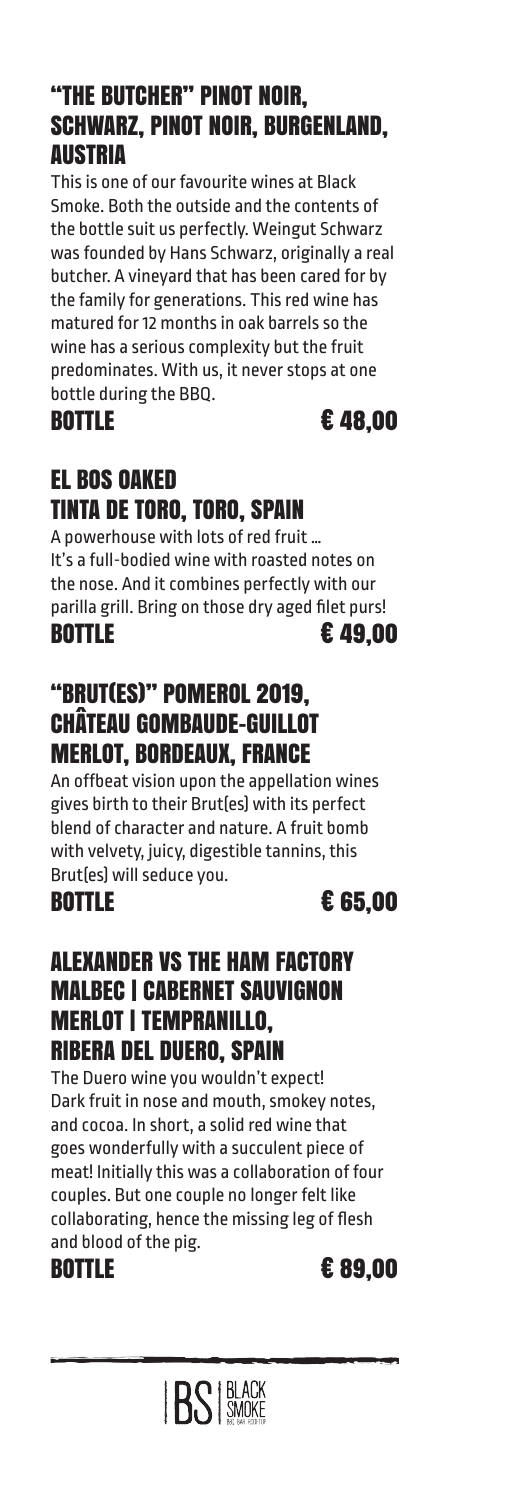### PINKS

### LE P'TIT RAMATUELLE CARIGNAN, GRENACHE, MERLOT, CINSAULT | PROVENCE, CÔTE D'AZUR, FRANCE

A distinctive, fresh and playful rosé from southern France, with a fashionable light pink colour, crisp red fruit, dry and smokey in taste and with a clean, lively aftertaste. A perfect rosé to drink all day. Available in magnum version especially for you!

## GLASS  $\epsilon$  6.50 **BOTTLE € 37.00** MAGNUM (1,5 L) € 65,00

## APÁTSÁGI PINCÉSZET TRICOLLIS ROSÉ MERLOT | PINOT NOIR, PANNONHALMA, HUNGARY

The rosé was made from 50% pinot noir and 50% merlot and was coloured for 6 to 8 hours. Meaning: it was made from blue grapes, but according to the white wine method. In the nose, it is a beautiful combination of the two grape varieties: cherries from the pinot and strawberries and raspberries from the merlot. The colour is brick red and the beautiful acids give this rosé its freshness.

BOTTLE € 36,00

## ONTAÑÓN CLARETE ROSÉ TEMPRANILLO, VIURA RIOJA, SPAIN

The light pink Clarete is fresh and fruity. Like wandering through freshly picked flowers, its structure is light and so it drinks away smoothly. This rosé is exceptional because the 'Clarete' is often kept by the winemaker for his own use.

BOTTLE  $\epsilon$  37.00

### ASK FOR YOUR EXTENSIVE WINE LIST FROM THE RESTAURANT FOR MORE QUIRKY WINES.

**BS** SMOKE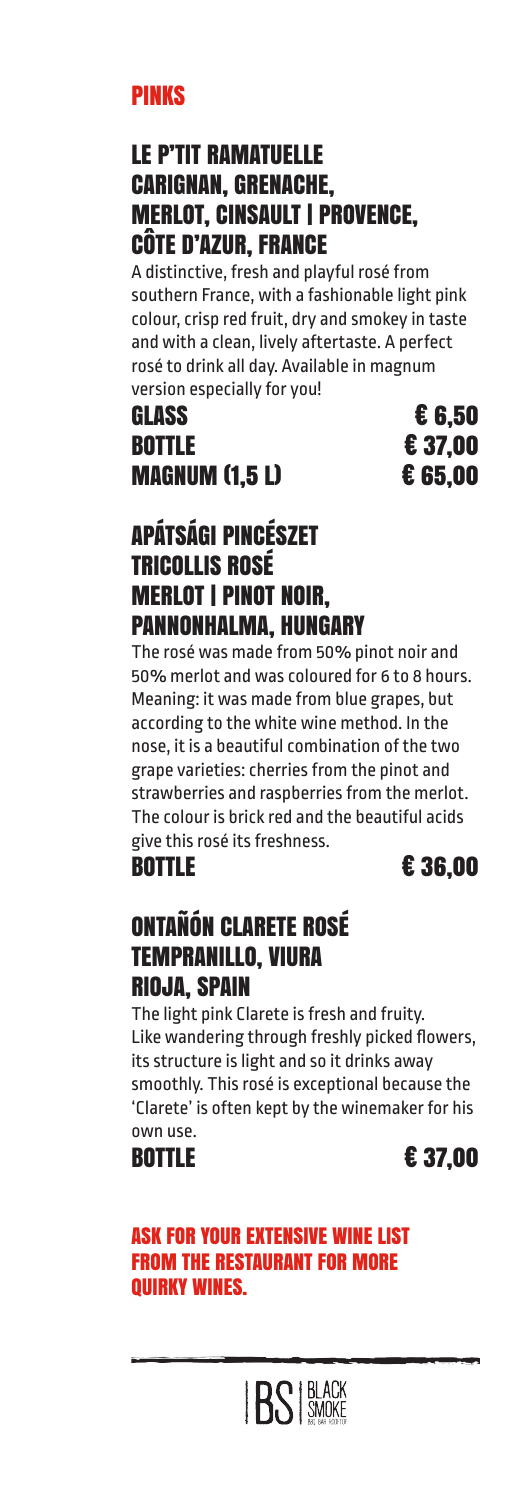# VODKA

# GREY GOOSE (FR) € 11.50

Each batch of Grey Goose begins with soft winter wheat which is fermented and distilled into a high-proof spirit and is then blended with pristine spring water found in the Cognac region.

# 42 BELOW (NZ) € 9.00

## DADA CHAPEL POTATO **VODKA (BE)**  $\epsilon$  9.50

This unholy Belgian vodka is made from the organic Belgian Mona Lisa potatoes.

# FEVER-TREE PREMIUM MIXERS

Fever-Tree tonics and lemonades only use natural ingredients and because of that they are subtle and balanced with authentic flavours and perfect carbonation, just as good as the spirits you're pairing them with.

| <b>FEVER-TREE</b><br><b>SICILIAN LEMONADE</b>                | €4.50 |
|--------------------------------------------------------------|-------|
| <b>FEVER-TREE</b><br><b>GINGER BEER</b>                      | €4,50 |
| <b>FEVER-TREE</b><br><b>GINGER ALE</b>                       | €4.50 |
| <b>FEVER-TREE</b><br><b>ELDERFLOWER TONIC WATER</b>          | €4.50 |
| <b>FEVER-TREE</b><br><b>MEDITERRANEAN TONIC WATER € 4,50</b> |       |
| <b>FEVER-TREE</b><br><b>INDIAN LIGHT TONIC WATER</b>         | €4,50 |
| <b>FEVER-TREE</b><br><b>INDIAN TONIC WATER</b>               | €4.50 |

**BS** BLACK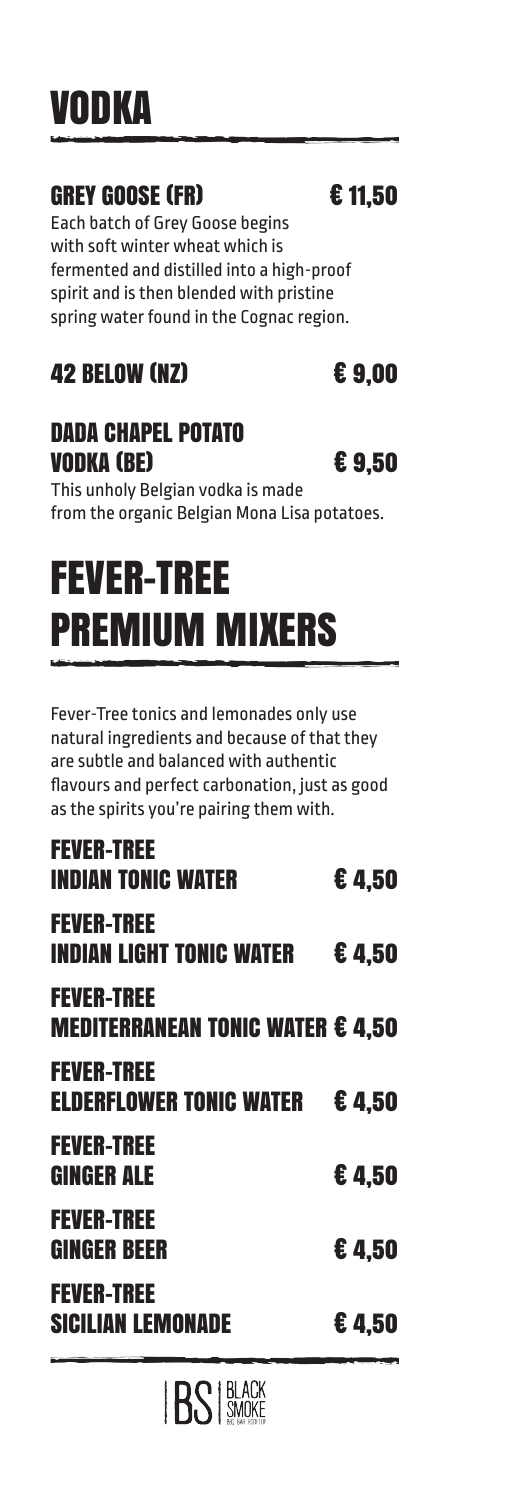GIN

### BOMBAY SAPPHIRE (UK) € 8,00

Our world famous gin in its distinctive blue bottle. Every drop contains 10 hand-selected botanicals from exotic locations around the world.

## BOMBAY BRAMBLE **€ 11.00**

The classic original Bombay London Dry gin infused with natural flavours of blackberry and raspberry with no added sugar. A perfect balance between fruits and London Dry gin.

## BOMBAY PREMIER CRU € 12,00

Discover the bright, bold citrus notes of sustainably grown Spanish Fino lemons, mandarins and sweet Navel oranges from Murcia. A celebration of nature's finest flavours

| <b>BOMBAY SAPPHIRE EAST</b>   | €11.00 |
|-------------------------------|--------|
| <b>STAR OF BOMBAY</b>         | €12.00 |
| <b>HENDRICK'S</b>             | €12.00 |
| <b>BOSFORD PINK GIN</b>       | €9.00  |
| <b>COPPERHEAD BLACK BATCH</b> | €15.00 |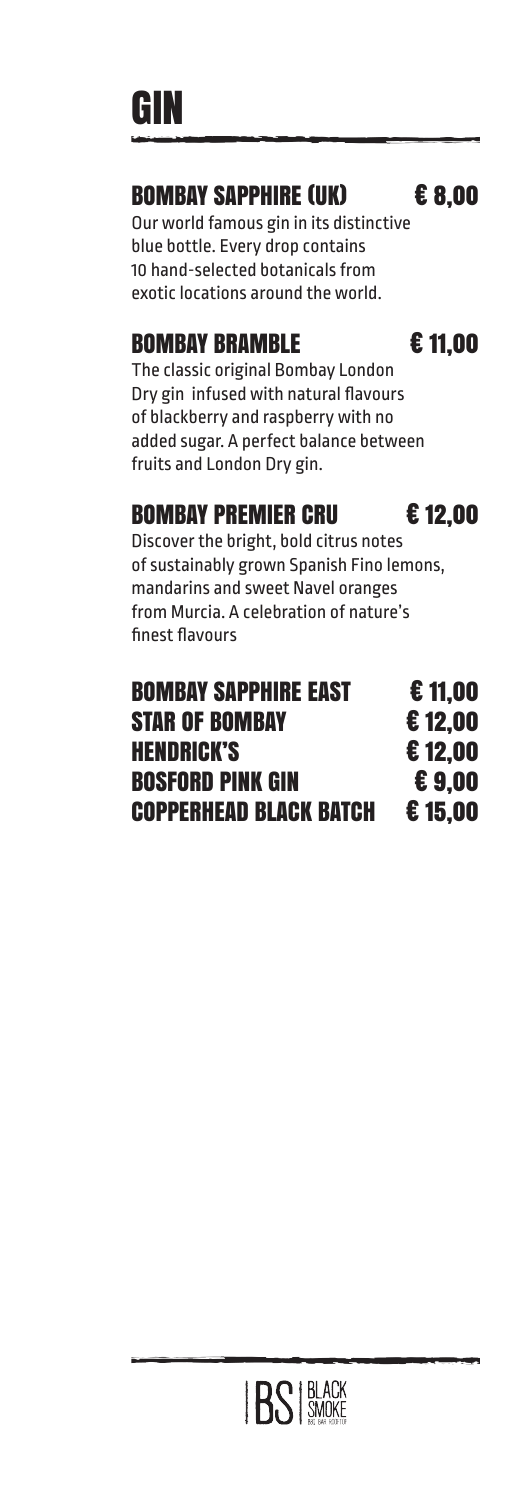# AMERICAN WHISKEY

## MICHTER'S AMERICAN WHISKEY € 13,00 MICHTER'S SOUR MASH € 15,00

# **BOURBON**

# MICHTER'S BOURBON € 14,00

Michter's US\*1 Bourbon is made from a carefully selected mash bill that features the highest quality American corn. Produced in very small batches and aged for around eight years. Teasing with caramel, vanilla and dried fruit notes, this is a very pleasant drink to both spend time with and to enjoy throughout the night. Their Master Distiller, Willie Pratt, has been in and around the whiskey industry for over forty years. He is lovingly referred to as Dr. No, as he will never allow any casks to be released or bottled until they are just right, meaning, these bourbons are typically aged longer than other producers would otherwise age theirs.

## MICHTER'S STRAIGHT RYE € 15,00 MICHTER'S 10 YEAR KENTUCKY STRAIGHT BOURBON € 4,50/CL HUDSON BABY BOURBON € 16,00 HUDSON MANHATTAN RYE € 20,00 WILD TURKEY 101  $\epsilon$  10.00

# **SCOTCH**

| <b>DEWAR'S 12 Y</b><br><b>WILLIAM LAWSON'S FINEST</b> | €9.50  |
|-------------------------------------------------------|--------|
|                                                       |        |
| <b>BLENDED</b>                                        | €7.50  |
| <b>MONKEY SHOULDER</b>                                | €9.00  |
| <b>THE FAMOUS GROUSE</b>                              | € 8.00 |
| <b>THE FAMOUS GROUSE</b>                              |        |
| <b>SMOKY BLACK</b>                                    | € 8.50 |
| <b>WATERPROOF BLENDED</b>                             |        |
| <b>SCOTCH BY MACDUFF</b>                              | €10.00 |
|                                                       |        |

**IRS BLACK**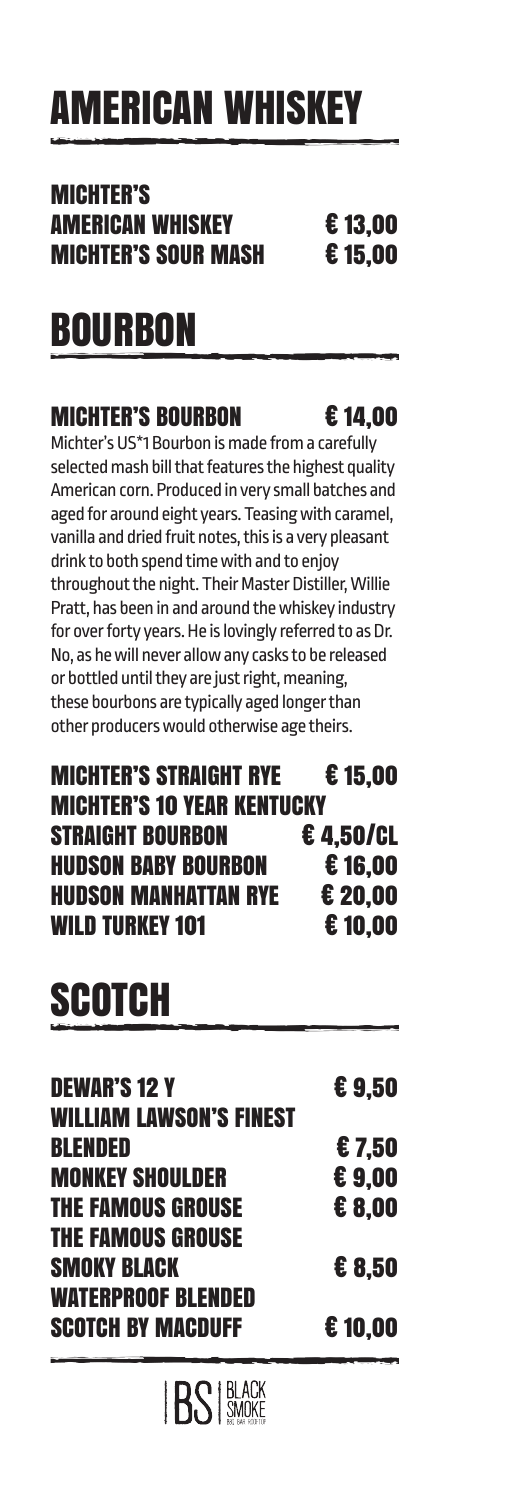# SINGLE MALT

| <b>Aberfeldy 12 Y</b>         | €11,00   |
|-------------------------------|----------|
| <b>AULTMORE 12 Y</b>          | €13,00   |
| <b>THE BALVENIE</b>           |          |
| <b>DOUBLE WOOD 12 Y</b>       | €15.00   |
| <b>HIGHLAND PARK 10 Y</b>     | €12,50   |
| <b>HIGHLAND PARK 12 Y</b>     | €15,00   |
| <b>HIGHLAND PARK 18 Y</b>     | €17,50   |
| <b>MACALLAN FINE OAK 12 Y</b> | €4.00/CL |
|                               |          |

# IRISH

## THE BUSKER TRIPLE CASK BLENDED € 7,50<br>TULLAMORE DEW € 9,00 **TULLAMORE DEW**

# VERMOUTH – APERITIF

Martini Riserva Speciale is an upgrade in vermouths and expresses itself in two distinct flavours

| € 8,00 |
|--------|
| € 8,00 |
| € 8,00 |
| € 8,00 |
| € 6.00 |
| € 6,00 |
| € 6.00 |
| € 6.00 |
| € 6,00 |
| € 6,00 |
| € 5,50 |
| €7.50  |
|        |
| €11,00 |
|        |
|        |
|        |

of rhubarb, citrus thyme and lemon.

**BS** BLACK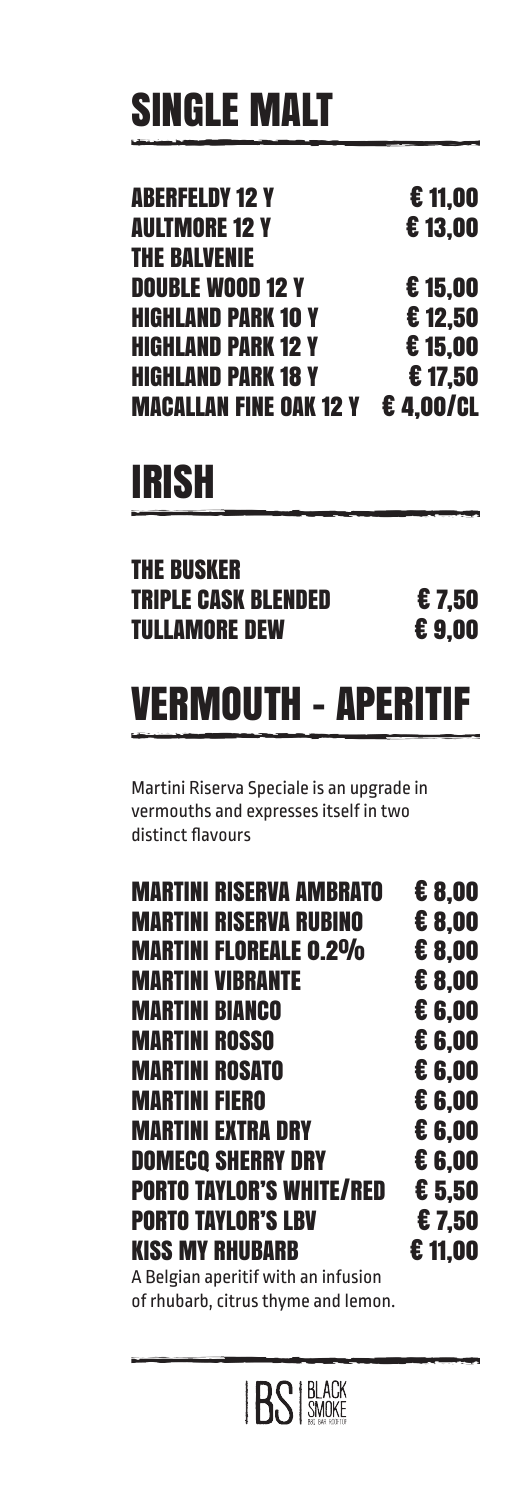# RUM

In 1862, Don Facundo Bacardí Massó, set out to create a rum like no other. He spent the next decade perfecting blends that he was proud to serve to the people of Cuba.

| <b>BACARDI CARTA BLANCA (PR)</b>         | €7.50   |
|------------------------------------------|---------|
| <b>BACARDI CARTA ORO</b>                 | € 8,00  |
| <b>BACARDI ANEJO CUATRO</b>              | €9.00   |
| <b>BACARDI 8 AÑOS</b>                    | €9.50   |
| <b>BACARDI GRAN RESERVA 10 Y € 12,00</b> |         |
| <b>SANTA TERESA 1796</b>                 | €16,00  |
| <b>SAILOR JERRY SPICED RUM</b>           | € 8.00  |
| <b>MOUNT GAY BLACK BARREL</b>            | €13.00  |
| <b>MOUNT GAY EXTRA OLD</b>               | €14.00  |
| <b>MOUNT GAY 1703</b>                    | € 25,00 |

# **TEQUILA**

| <b>PATRÓN SILVER</b>      | €13.00  |
|---------------------------|---------|
| <b>PATRÓN REPOSADO</b>    | €13.50  |
| PATRÓN AÑEJO              | €14.00  |
| <b>CAZADORES BLANCO</b>   | €9.00   |
| <b>CAZADORES REPOSADO</b> | € 10.00 |
|                           |         |

# **MEZCAL**

NUESTRA SOLEDAD € 12,00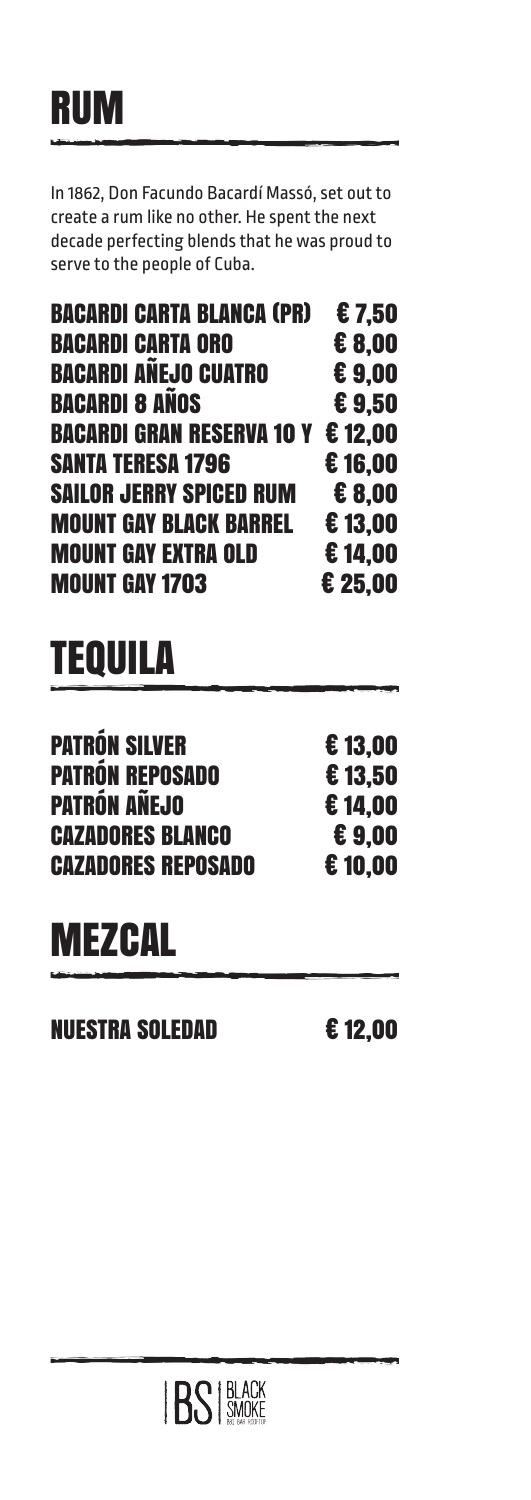# LICORS

| <b>ST.-GERMAIN ELDERFLOWER</b> | €11,00 |
|--------------------------------|--------|
| <b>COINTREAU</b>               | € 8,00 |
| <b>DISARONNO</b>               | € 8.00 |
| <b>DISARONNO VELVET</b>        | €9.00  |
| <b>TIA MARIA</b>               | € 8,00 |
| <b>BAILEYS</b>                 | € 8.00 |
| <b>LICOR 43</b>                | € 8,00 |
| <b>PATRÓN XO CAFE</b>          | € 8.00 |
| <b>DRAMBUIE</b>                | € 8.00 |
| <b>HIERBAS DE LAS DUNAS</b>    | €9.00  |
|                                |        |

# AFTER-DINNER

| <b>BARON OTARD VS</b> | € 8.00  |
|-----------------------|---------|
| RÉMY MARTIN VSOP      | €12.00  |
| <b>RÉMY MARTIN</b>    |         |
| ACCORD ROYAL 1738     | £15.00  |
| RÉMY MARTIN XO        | € 21.00 |

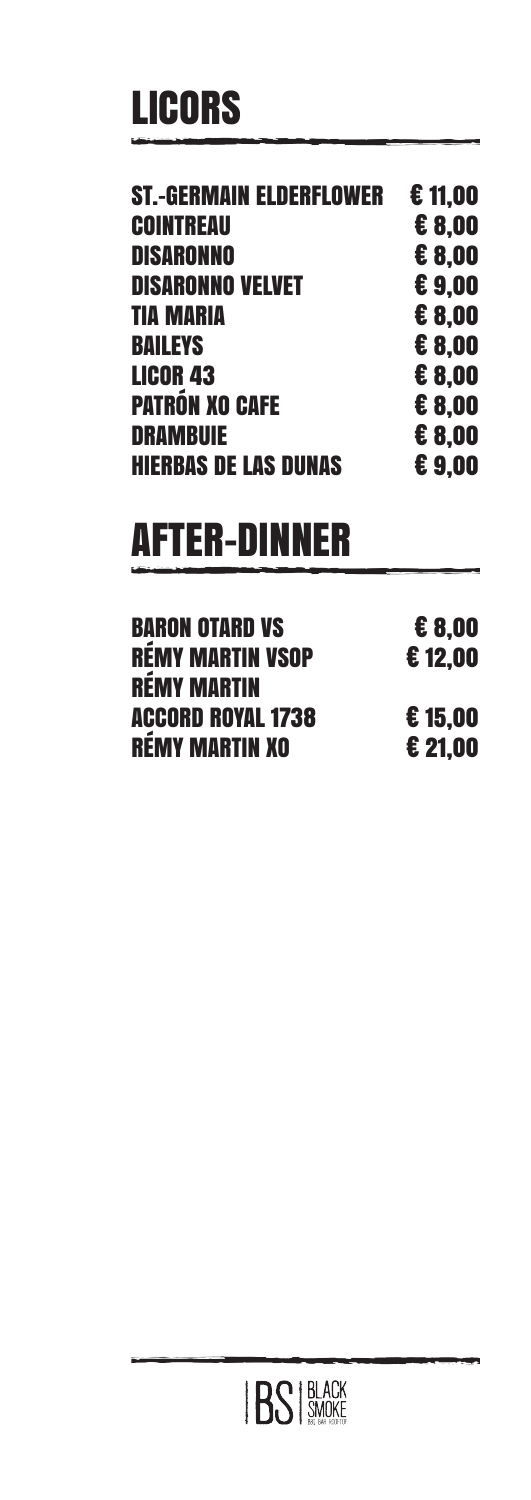| <b>COCA-COLA REGULAR/ZERO</b>     | € 3.20 |
|-----------------------------------|--------|
| <b>SPRITE</b>                     | € 3,50 |
| <b>MINUTE MAID ORANGE</b>         | € 3.20 |
| <b>MINUTE MAID APPEL</b>          | € 3.20 |
| BIG TOM SPICY TOMATO JUICE € 4.00 |        |
| <b>ALMDUDLER</b>                  | € 3,50 |
| <b>RED BULL</b>                   | €4.50  |
| <b>RED BULL RED EDITION</b>       | €4.50  |
| <b>FUZE TEA SPARKLING</b>         |        |

### HOMEMADE ICE TEA (45 CL) € 5,00

BLACK TEA **€ 3.50** 

Our own blend of cold brewed tea, fruits and fresh herbs and spices makes these ice tea creations the ultimate thirst killers for when the sun is beating down on you. We give you the choice between ginger or red fruit ice tea.

# **WATERS**

| <b>CHAUDFONTAINE</b><br><b>STILL 25 CL</b>     | € 3,00 |
|------------------------------------------------|--------|
| <b>CHAUDFONTAINE</b><br><b>SPARKLING 25 CL</b> | € 3,00 |
| <b>CHAUDFONTAINE</b><br><b>STILL 50 CL</b>     | € 5.50 |
| <b>CHAUDFONTAINE</b><br><b>SPARKLING 50 CL</b> | € 5.50 |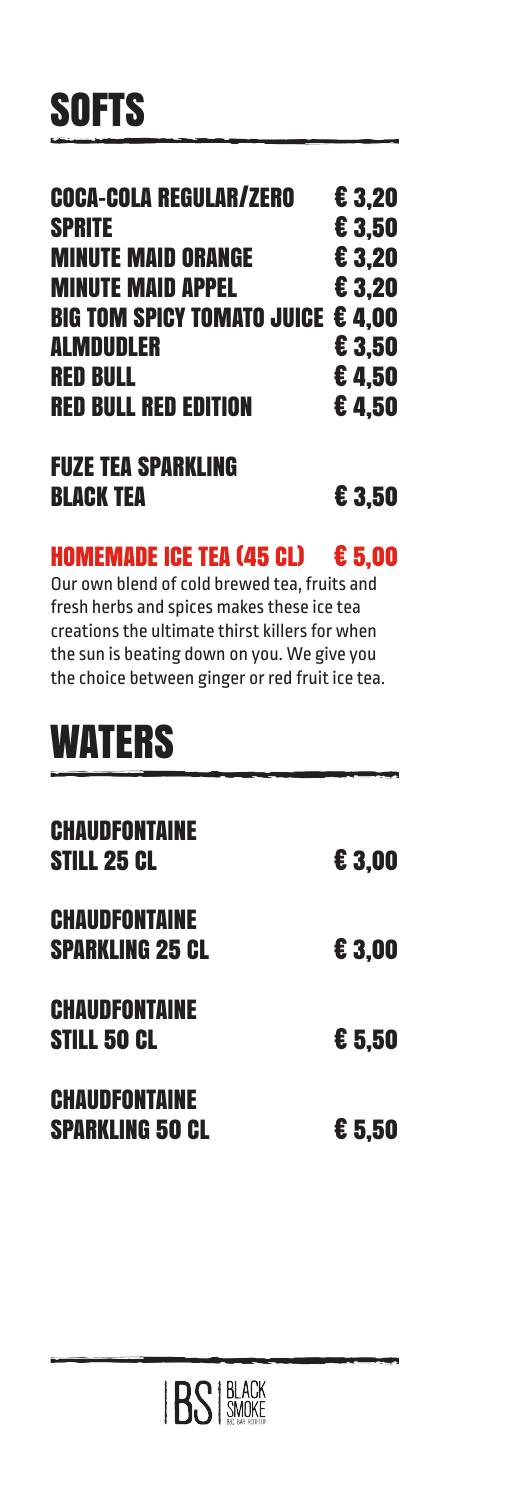# COFFEE BY CAFFE VERGNANO

With a passion for coffee since 1882, Caffè Vergnano is the oldest Italian coffee roaster led by the Vergnano family for five generations. We use the "Crema 800" coffee beans for the selection below, which is a blend of 80% Arabica and 20% Robusta giving a soft and delicate aroma with a perfect balance between taste and body.

### **COFFEE ESPRESSO DOUBLE ESPRESSO**

| € 3,00   |
|----------|
| € 2,80   |
| $E$ 5,00 |

All of the coffees here above are available in decaf as well. All coffees can be enjoyed with almond milk as a dairy-free alternative to milk.

# SATEMWA TEA

A third generation family owned Tea Estate in the Shire Highlands of Malawi established in 1923. For nearly 100 years they have been crafting superior teas that are exported around the world. The latest editions to their range are a unique artisanal line-up of green, white, oolong, black and dark teas. The teas are made with love, passion and respect for the environment and communities around the estate. At Satemwa they believe in contributing to the improvement of Malawi's standard of living by crafting quality products.

GREEN TEA $\epsilon$  3.00 BLACK EARL GREY **E** 3.00 GREEN MINT € 3.00 FRESH MINT TEA € 4,00 FRESH GINGER TEA € 4,00

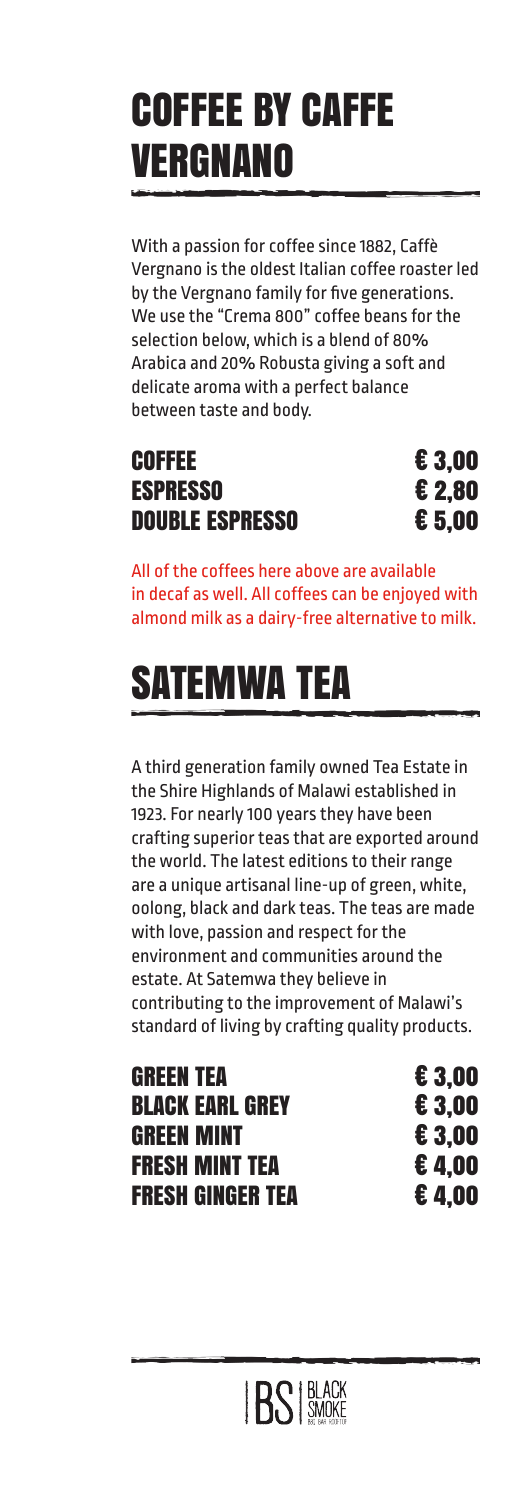# BARFOOD

## BLACK SMOKE'S HOMEMADE CHARCUTERIE PLATTER € 21,00

A selection of cold cuts, homemade by our BS pitmasters and from our beloved butchers. We decide what's perfectly cured this week, but if you don't like surprises, just ask the waiters what's on today's plate.

# SMOKED PORK BELLY ENDS € 13,00

Burnt ends of Duroc pork belly, finished with lime zest and breadcrumbs.

# GRILLED PIMIENTO PADRÓN PEPPERS € 9,50

This Spanish tapas bar favourite is made of mild, yet savoury peppers, that are grilled on our famous parilla grill, slathered with BBQ-infused oil and spices. A gringo-side-of-the-wall classic

# |BS| BITTERBALLEN DELUXE € 12,00

Crispy balls (6) chock full of slow smoked meat and Duvel beer flavoured ragout served with our signature Carolina mustard madness sauce.

# WINGS BUCKET E 16,00

Featuring Black Smoke's "Chicken Tickler"rubbed chicken wings (10 pcs). Prepared in the Yankee smoker for an unparalleled taste, served with three sauces: Teriyaki, Carolina Mustard and Ranch Dressing.

# COLD SMOKED SALMON € 13,00

Home smoked and marinated salmon, toast, tarragon mayonnaise, mustard seed, pickled radish.

# KEY WEST PINK SHRIMP € 15,00

"Wild caught" pink shrimp from the clear waters of Florida. Served with charcoal-mayo and roasted lime.



**IRS BLACK**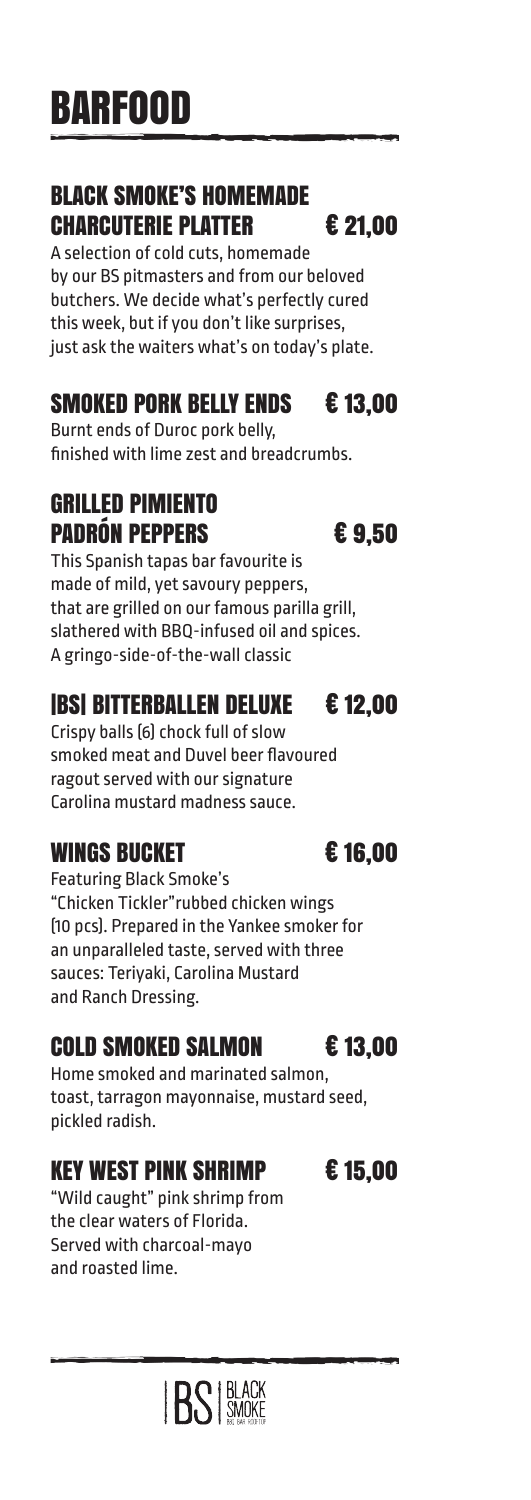# OVERLOADED NACHO SHARING PLATTER FOR TWO € 19,50

Warm tortilla chips overloaded with BBQ madness consisting of pulled beef, brisket and slow smoked pork drenched in warm cheddar sauce with salsa fresca, jalapeños, avocado, coriander and sour cream. Great to share! If you wanna go all the way over the Mexican wall, you can top up your nacho's till you go "loco cabrón":

• Extra melted cheese € 2,50 • Extra guacamole € 3,50 • Extra jalapeño poppers € 4,00 • Extra pulled pork and pulled beef  $\epsilon$ 4,50 • Let's go nuts, I want it all  $€12,50$ BS MAGNUM € 8.00

Vanilla ice cream, smoked caramel, crunchy smoked topping. This tasty magnum is a combination working between our pit masters and our neighbor Jitsk.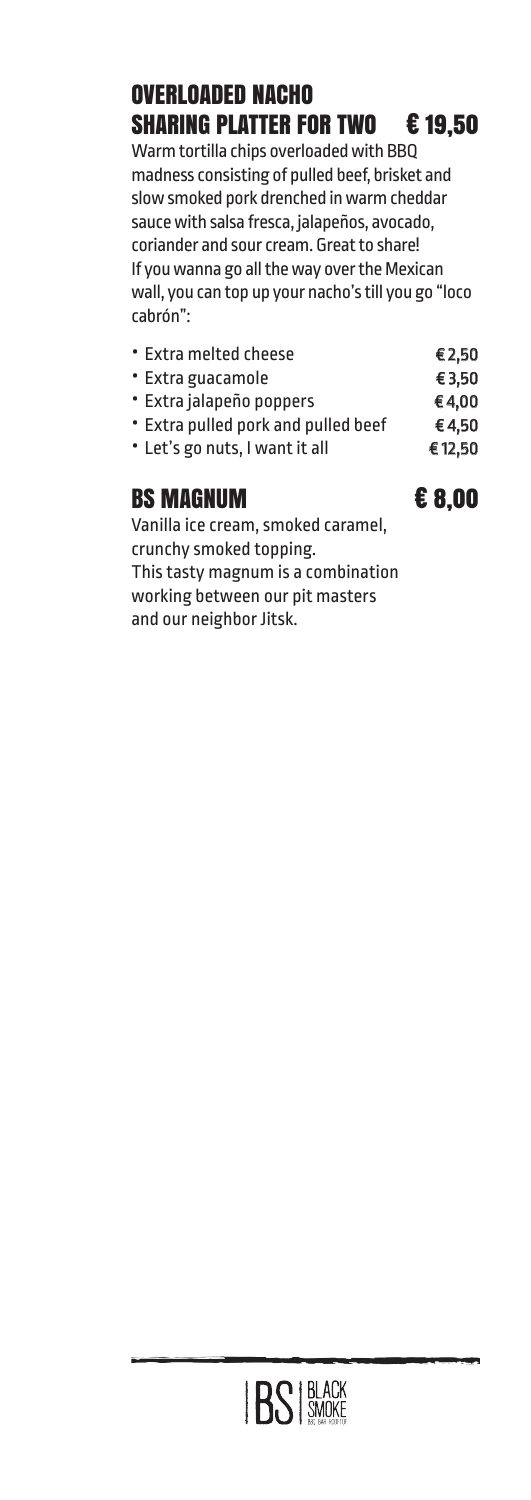# CHEESE BY VAN TRICHT

### AFTER DINNER TIP: PORTO TAYLOR'S, LATE BOTTLED VINTAGE 6.50 LIEFMANS GOUDENBAND 8% (33 CL)  $\epsilon$  4.50

Een unieke selectie kazen geaffineerd door kaasmeesters Van Tricht. Ze worden geserveerd met notenbrood by "The Bakery" en een rabarbercompote. Maak uw keuze uit onderstaande kazen.

## 4 CHEESES € 16.00 8 CHEESES 6 20.00



## SAINTE-MAURE DE DURBUY

A unique selection of cheeses refined by cheese master Van Tricht. Served with nut bread from 'The Bakery' and a rhubarb compote. Make your choice from our options below.

# BRIQUETTE DE SAKURA

Sheep's cheese, ripened with sakura leaf, which gives it a unique flavour. It is made from raw milk from the Berry region.

# CHAOURCE DE BOURGOGNE

Chaource is a white mold cheese from cow's milk, produced in the Bourgogne and Champagne region. Our Chaource refiner is one of the few farms that doesn't pasteurize the milk. The affinage is at its best after about 6 weeks.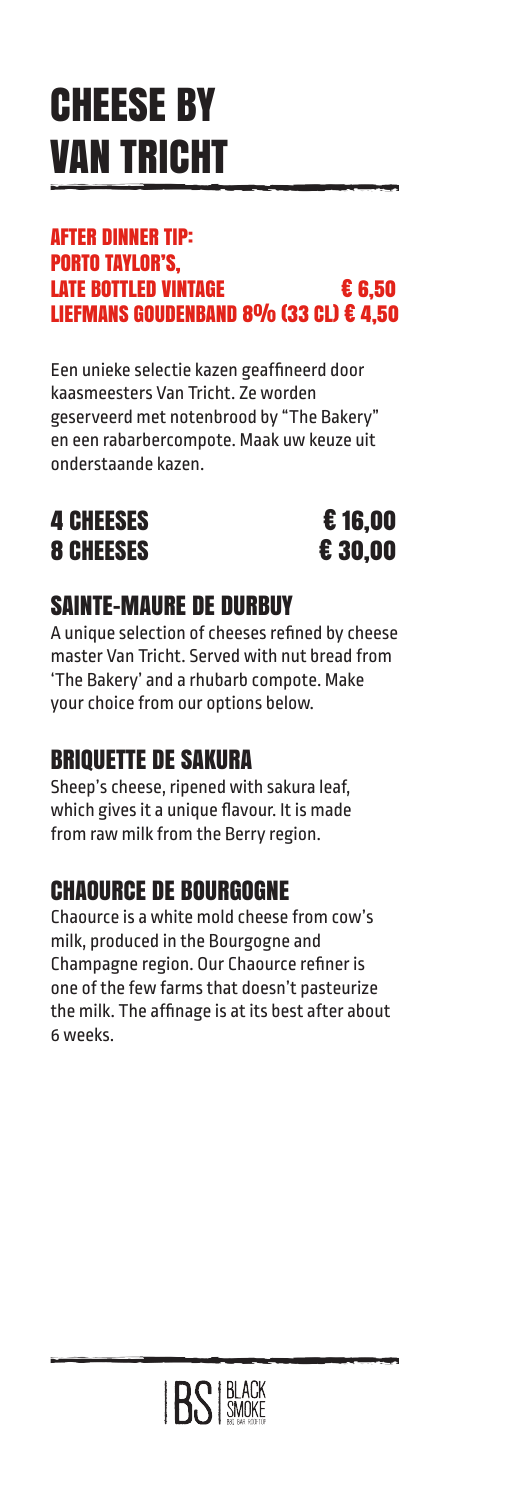# BLACK SMOKE'S COLD SMOKED FUNKY MONK WITH MUSTARD CRUST

Johan and Dominique make this one from pasteurized cow's milk at their farm 't Groendal. It is a typical monk cheese, semi-hard dairy and with a mustard crust. The name refers to this type of trappist cheese and its complexe flavour. Strong taste, but not very distinct and thus, the perfect snack cheese to have with your aperitif, but also one to belong on a cheese platter for dessert.

### **WANDERKAZE**

This semi-hard cheese is made in Austria, near the border of Germany and Switzerland. It is a tasteful one, made from raw cow's milk, with an aromatic crust and incredibly creamy in texture.

## LE PETIT DIABLE

Le Petit Diable is a creation of our own. A cheese from pasteurized cow's milk, coming from northern France. The cattle graze near the coast and therefore eat their grass pré-salé. This results in milk with a very specific flavour. During the process, a strong blond beer of high fermentation is added to the cheese. Afterwards the cheese is also washed in it. The breadcrumb-crust makes sure these aromas of beer are well kept.

# ÉPOISSES DE BOURGOGNE

Monsieur Berthaut rebooted the production of this popular Bourgogne cheese in 1954. Despite the fact that its washed rind was extremely popular at the beginning of the 20th century, it didn't survive the second world war. A cheese washed in a mixture of water and Marc de Bourgogne and thus with a crust that you will have to try out: a delicacy! Distinct in flavour and with hints of sweetness. As soon as the cheese arrives at the ripening facility, the process of washing is continued in order for them to grasp the aromas of the Marc de Bourgogne even further and result in creamy ripened cheese.

## BLUE 61

Blue cheese from the Treviso region in Italy. This one is specifically unique because of the wash in a local wine, called Raboso Passito, during the ripening process. Afterwards it continues to age with high quality cranberries. This results in a cheese that is not bitter at all, but rather fruity and smooth in texture.